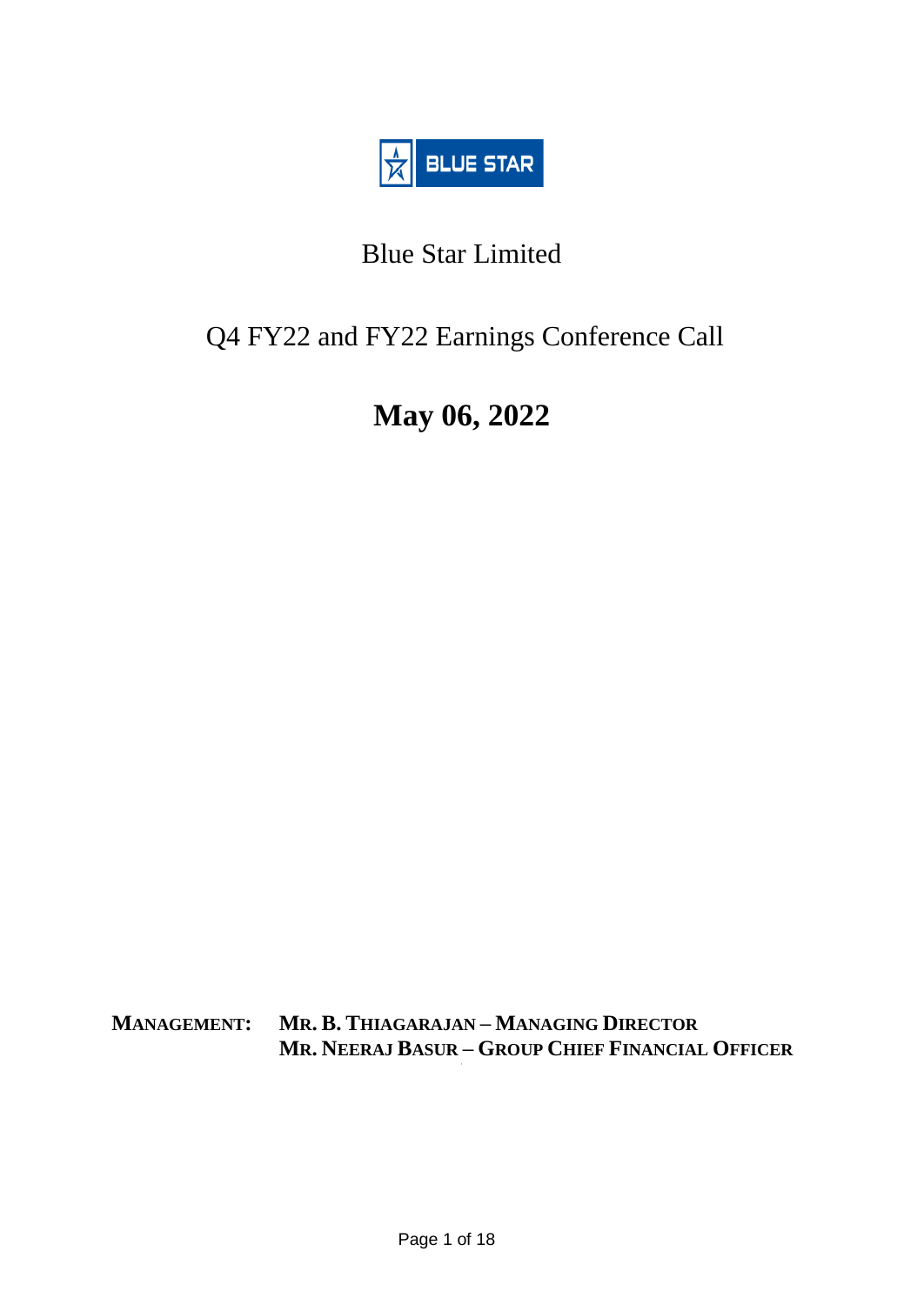

**Moderator:** Ladies and gentlemen, good day and welcome to the Q4 FY22 and FY22 Earnings Conference Call of Blue Star Limited.

> We have with us today from the management. Mr. B. Thiagarajan – Managing Director, Blue Star Limited.

> As a reminder, all participant lines will be in the listen-only mode, and there will be an opportunity for you to ask questions after the presentation concludes. Should you need assistance during the conference call, please signal an operator by pressing '\*' then '0' on your touchtone phone. Please note that this conference is being recorded.

I now hand the conference over to Mr. B. Thiagarajan. Thank you and over to you, sir.

# **B. Thiagarajan:** Thank you. Good afternoon, ladies and gentlemen. It's a pleasure interacting with you. I have stepped in because as you are aware Mr. Neeraj Basur has decided to leave Blue Star. So, I wanted to provide continuity before the next Group CFO comes in. So, perhaps this and next quarter, I will interact with you over this quarterly investor call.

First, I would like to place on record my deep sense of appreciation and gratitude to Mr. Neeraj Basur and Mr. Vir Advani joins me in conveying the same. He for over eight years did an exceptional job in taking our corporate financial services function to a next level. He played an active role in implementation of digitalization programs, the enterprise risk management framework, most importantly, the operational support in bringing quite a few businesses well under control in terms of ROCE. So, we will miss him and we wish him all the very best. After my opening remarks, he is still going to continue with the highlights of the quarter.

Before that, I wanted to also share with you that the quarterly results that you've seen, you must look at it with one perspective that these results are achieved despite losing the summer season and easily in my estimate, we should have delivered something like Rs.75 crores to Rs.80 crores more if the summer season of 2021 would have been an active quarter, but that is unfortunate, but we will look at the results with that particular perspective that this was possible even though the summer season was lost.

The second important thing is that we had a huge commodity price increase and consequently, the price increases implemented by Blue Star on April 1, 2021, again in July 1, 2021, again in October 1, 2021, and we continued with that and now on 1st April 2022, we have implemented a price increase. So, the commodity price increase is so much and despite price increase we have delivered lesser margin as far as the cooling product segment is concerned.

The other important highlight is also the fact that throughout the free cash flows is excellent and you will see when Neeraj speaks how we had performed in terms of the cash flows and the borrowings.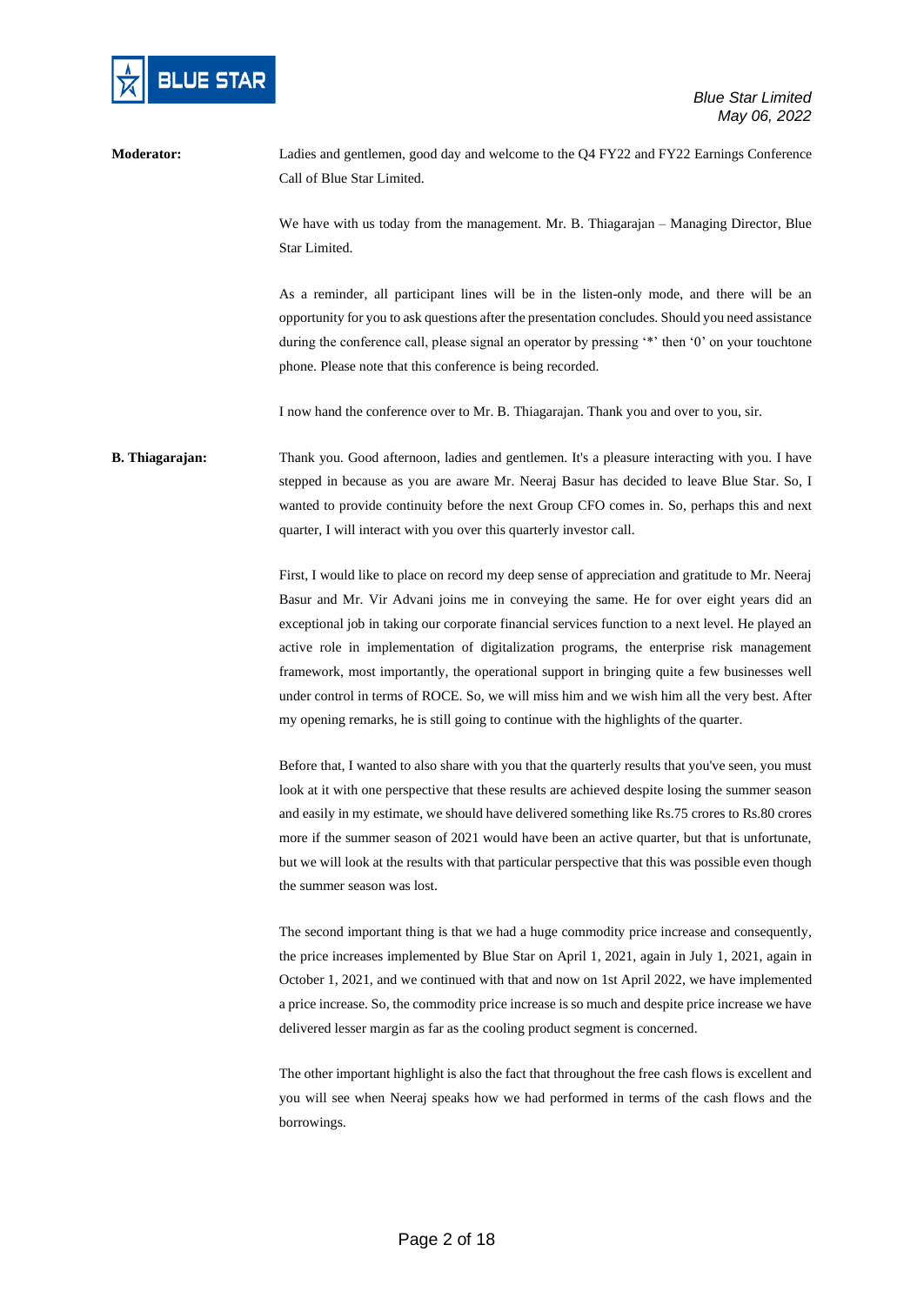

Another important aspect is that in every business, whether it is Room Air Conditioners or Commercial Refrigeration or it is Electro-Mechanical Projects, Commercial Air Conditioning, Professional Electronics, each and every business performed exceedingly well.

Lastly, you have the numbers of last quarter and I think you would have gone through, you would have analyzed in your own way. But the important thing that I want to share is April had gone on well, the outlook for Q1 is very good, and despite the interest rate hikes, I still hold an optimistic view as far as the room air condition demand is concerned.

With that, I will hand it over to Mr. Neeraj Basur for the opening remarks on the results and I will be happy to answer any questions later. Thank you very much.

**Neeraj Basur:** Thank you very much, Mr. Thiagarajan, and good afternoon, ladies and gentlemen. Firstly, it's been a privilege and an honor for me all these years to have interacted with you so very regularly and it's been a great learning journey for me as well and I wish you all the best in your respective endeavors.

> So, as Mr. Thiagarajan has already set the context, I will now walk you through the key highlights of our financial results and business results for Q4 and the full year. First, let me take you through the Financial Highlights.

## **1. FINANCIAL HIGHLIGHTS**

The momentum gained in Q3FY22 continued in Q4FY22 despite a three-week disruption caused by the Omicron variant. The demand for our offerings across various segments not only continued but also accelerated in the month of March. Further, the policy announcements in the Union Budget 2022-23 resulted in positive business sentiments. The early onset of summer in some parts of the country also helped revenue growth in several product categories. In this backdrop, the Company delivered record revenue and profits in Q4FY22 and ended the year on a high note despite losing the 2021 summer season.

Financial highlights for the quarter ended March 31, 2022, on a consolidated basis, are summarized below:

-Revenue from operations for Q4FY22 grew 39.5% to Rs 2247.58 cr as compared to Rs 1611.56 cr in Q4FY21.

-EBIDTA (excluding other income and finance income) for Q4FY22 was Rs 142.95 cr (EBITDA margin 6.4% of revenue) as compared to Rs 101.81 cr (EBITDA margin 6.3% of revenue) for Q4FY21.

-Profit before tax grew 9.2% to Rs 113.91 cr in Q4FY22 as compared to Rs 104.32 cr in Q4FY21.

-Net profit for Q4FY22 grew by 12.0% to Rs 76.27 cr as compared to Rs 68.09 cr in Q4FY21.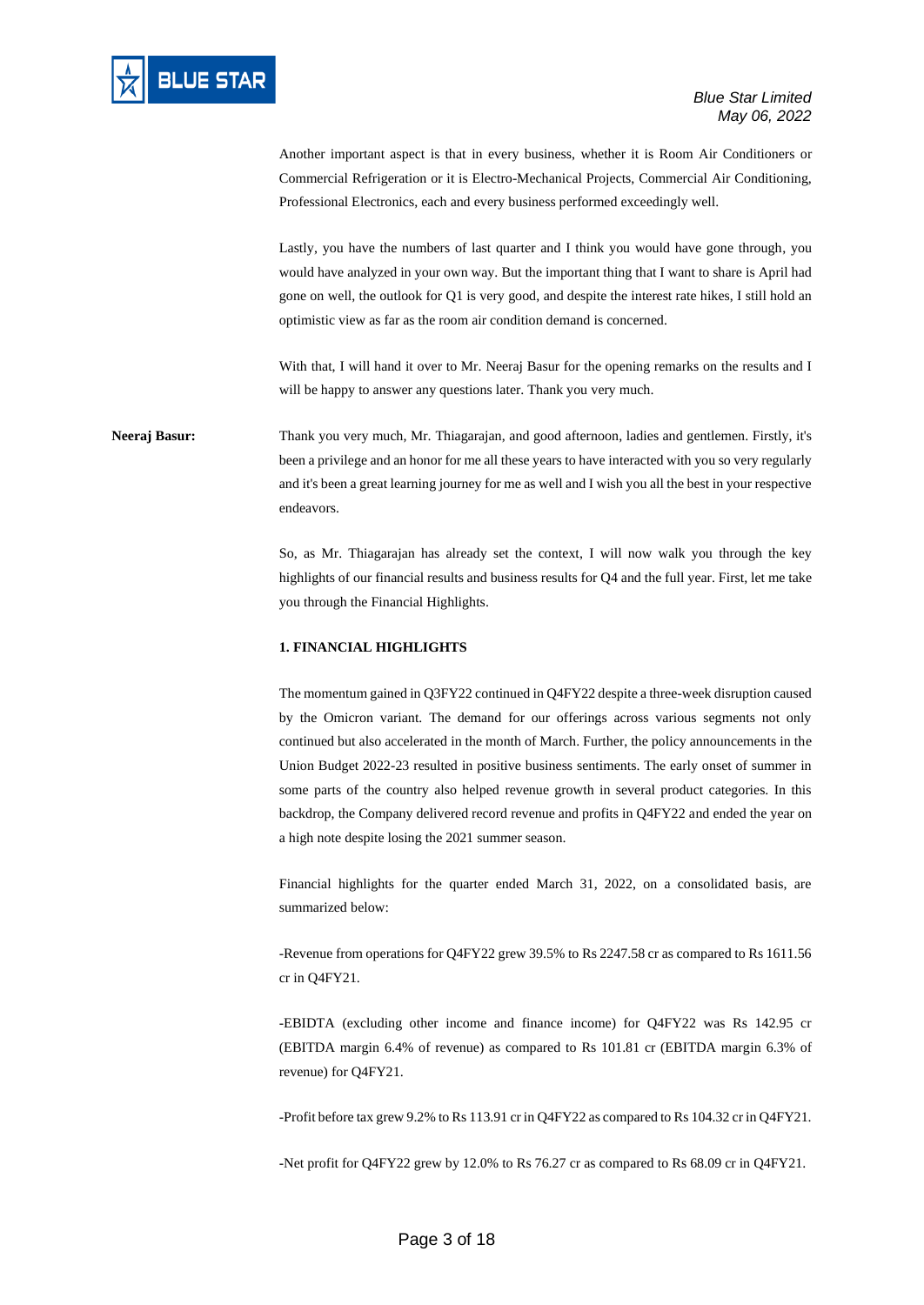

-Healthy cash from operations enabled a reduction of Rs 97.97 cr in net borrowings in Q4FY22.

Financial highlights for the year ended March 31, 2022, on a consolidated basis, are summarized below:

-Revenue from operations for FY22 grew 41.8% to Rs 6045.58 cr as compared to Rs 4263.59 cr in FY21.

-EBIDTA (excluding other income and finance income) for FY22 was Rs 346.47 cr (EBITDA margin 5.7% of revenue) as compared to Rs 239.81 cr (EBITDA margin 5.6% of revenue) in FY21. Despite pressures on gross margin due to escalation in commodity prices, the impact of scale enabled preservation of profitability levels.

-PBT before exceptional items grew 69.8% to Rs 250.90 cr in FY22 as compared to Rs 147.75 cr in FY21.

-Tax expense for FY22 was Rs 82.90 cr as compared to Rs 47.09 cr in FY21.

-Net profit for FY22 grew by 66.9% to Rs 168.00 cr as compared to Rs 100.66 cr in FY21.

-The Company has returned to growth path and a dividend of Rs 10 per share has been recommended.

-Carried-forward order book as of March 31, 2022, grew by 10.2% to Rs 3253.30 cr, compared to Rs 2952.42 cr as on March 31, 2021.

-Due to planned increase in inventory levels owing to advancement in the procurement of long lead raw materials and components in order to de-risk supply chain constraints and capacity expansion capital investments in the new manufacturing projects at Wada and Sri City, capital employed as on March 31, 2022, stood at Rs 1087.69 cr (March 31, 2021: Rs 736.41 cr).

-Our strong operating cash flows ensured that we ended March 31, 2022, at a moderate net borrowing level of Rs 67.14 cr resulting in debt equity ratio of 0.07 (March 31, 2021: net cash balance of Rs 151.45 cr).

-We had raised Rs 350 cr through issue of Unsecured Non-Convertible Debentures (NCD) in June 2020 in order to strengthen our Balance Sheet with a repayment tenor of 3 years with a call option to repay 50% of the NCD in May 2022. Due to our current strong fund position after meeting our capacity expansion plans, we propose to exercise the said call option and reduce the residual NCD obligation.

### **II. BUSINESS HIGHLIGHTS FOR Q4FY22**

**Segment I: Electro-Mechanical Projects & Commercial Air Conditioning Systems**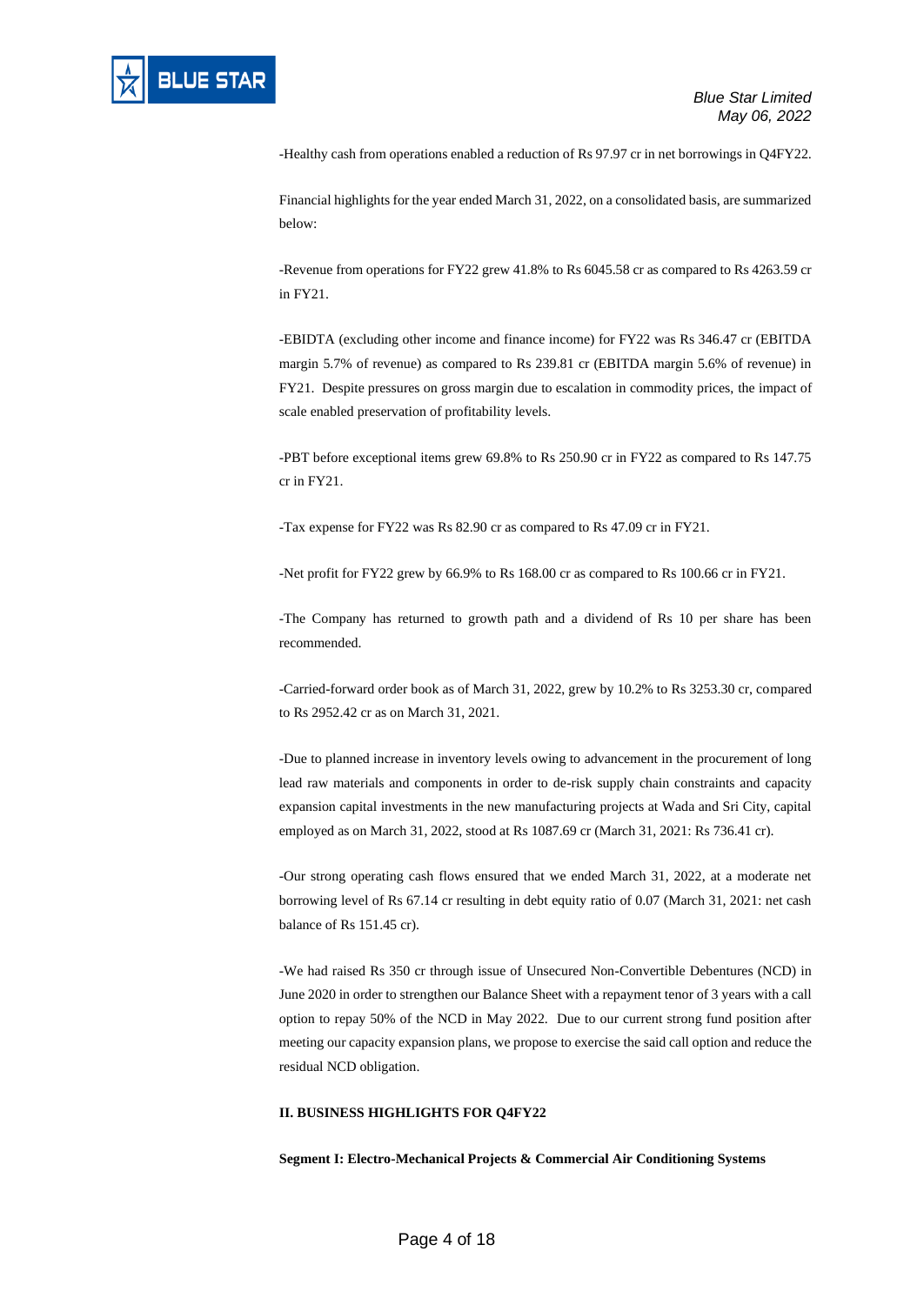Segment I revenue grew 45.6% to Rs 1135.97 cr in Q4FY22, as compared to Rs 779.96 cr in Q4FY21. Segment result was Rs 75.84 cr (6.7% of revenue) in Q4FY22 as against a profit of Rs 48.50 cr (6.2% of revenue) in Q4FY21.

Segment revenue for the year grew 44.0% to Rs 3194.46 cr as compared to Rs 2218.72 cr in FY21. Segment result was Rs 194.82 cr (6.1% of revenue) in FY22 compared to Rs 106.49 cr (4.8% of revenue) in FY21.

Order inflow for the quarter grew by 42.0% to Rs 932.05 cr as compared to Rs 656.54 cr in Q4FY21.

# **1. Electro-Mechanical Projects business**

Revival of capex cycle led to improved pace of project execution as compared to the previous quarters. With continued focus on the Make in India program, order inflows from the factories, data center, and infrastructure sectors continued to be encouraging. Commercial buildings sector revival was also witnessed.

Carried-forward order book of the Electro-Mechanical Projects business was Rs 2295 cr as on March 31, 2022, as compared to Rs 2149 cr as on March 31, 2021, a growth of 6.8%.

Segment-wise break-up of the carry forward order book of the Electro-Mechanical Projects business as of March 2022 is as follows:

| <b>Application Segment</b>         | <b>Share</b> |
|------------------------------------|--------------|
| Office (IT/Non-IT)                 | 24%          |
| Metro Rail                         | 16%          |
| Water MEP projects                 | 16%          |
| Industrial / Factory / Data Center | 13%          |
| Hospitals                          | 5%           |
| Airport                            | 5%           |
| Malls                              | 4%           |
| Others                             | 17%          |

## **2. Commercial Air Conditioning Systems**

A healthy flow of opportunities from the industrial, healthcare and government customer segments supported by the revival of demand from the manufacturing, light commercial and education segments enabled growth for the commercial air conditioning business during the quarter.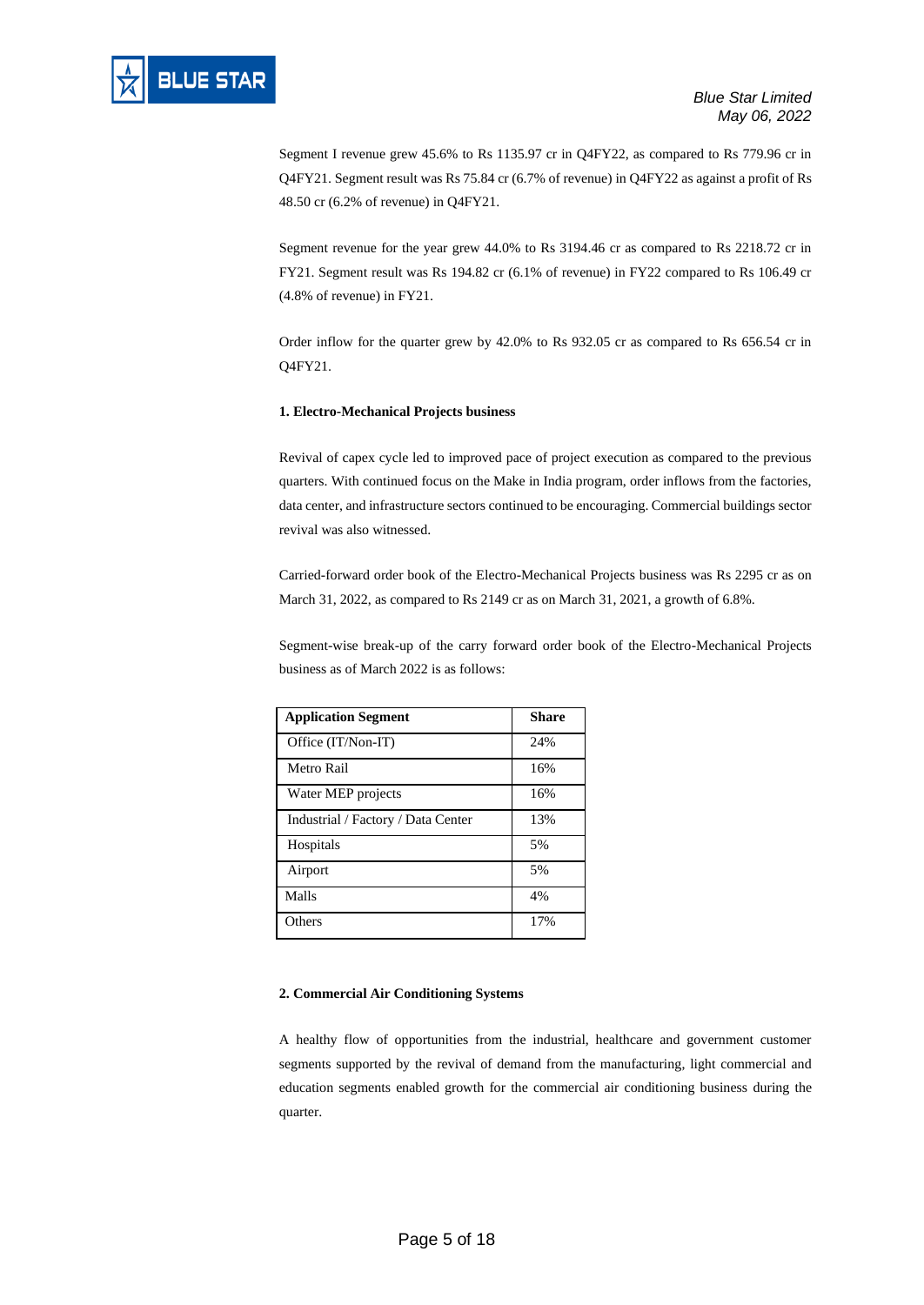

We continued to maintain our number 1 position in Conventional and Inverter Ducted Air Conditioning Systems as well as Scroll Chillers. We remained number 2 in VRF and gained market share and moved up to the 2nd position in Screw Chillers.

#### **3. International Business**

The economic activities and consumer confidence continued in the Middle East and enabled growth in revenue during the quarter. Increased demand from QSRs and the pharma industry enabled growth for our refrigeration business during the quarter.

With a pickup in the business sentiment, the prospect for growth of our international business in the Middle East region is very positive.

The projects business in Qatar continued to do well. The operations at the joint venture at Malaysia continued to be impacted due to the restrictions on account of COVID.

We will continue to focus on the expansion of the Blue Star product range and building brand awareness and brand visibility in different markets that we are present in.

#### **Segment II: Unitary Products**

Segment II revenue grew 32.3% to Rs 1034.01 cr in Q4FY22 as compared to Rs 781.81 cr in Q4FY21. Segment result was Rs 72.05 cr (7.0% of revenue) in Q4FY22 as compared to Rs 62.06 cr (7.9% of revenue) in Q4FY21. Continued headwinds in input costs, disruptions in the international supply chain and increased supply lead time led to a drop in segment margins for the quarter.

Revenue for the year grew by 39.4% to Rs 2603.77 cr in FY22 as compared to Rs 1868.28 cr in FY21. Consequently, segment results improved to Rs 155.86 cr (6.0% of revenue) in FY22 as compared to Rs 108.82 cr (5.8% of revenue) in FY21.

#### **1. Cooling and Purification Products business**

Strong pent-up demand coupled with positive consumer sentiment and early onset of summers in some parts of the country enabled a 47% growth in revenue for our room air conditioner business during the quarter. We grew faster than the market and ended the financial year with a market share of 13.25% (FY21: 13%).

Our comprehensive range of affordable ACs continued to resonate well with the price sensitive customers and first-time buyers especially in Tier 3, 4 and 5 markets and we further consolidated our position as a mass premium brand in our target customer segments.

Due to continuing increase in commodity prices and logistics costs, we have implemented a price increase of 2-3% effective April 1, 2022.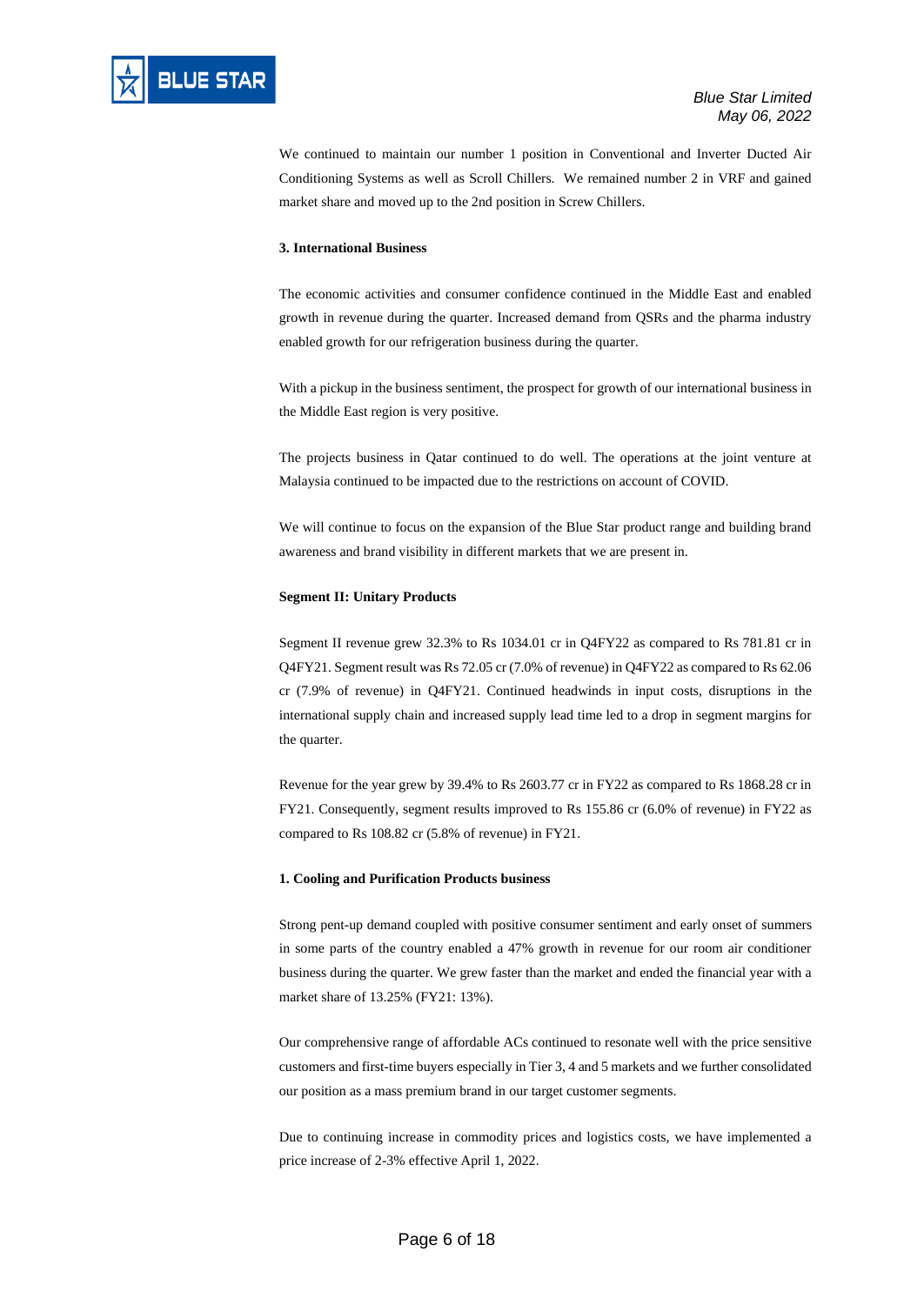

## **2. Commercial Refrigeration business**

Commercial Refrigeration business witnessed growth momentum with demand for Deep Freezers, Modular Cold Rooms, Visi Coolers and Supermarket Refrigeration products from diverse segments such as Dairy and Ice Cream, Processed foods, Pharma, QSRs and, Food Delivery etc.

We continue to maintain leadership position in Deep Freezers, Storage Water Coolers and Modular Cold Rooms. In modular Cold Rooms, demand from the QSRs has almost restored back to pre-pandemic levels. Some of the breakthrough orders were from Ola Food Technologies, Reliance Retail, Dunzo Digital, Zomato, D Mart and proprietary cold room customers for mushroom and dry fruits storage.

We continue to enjoy high market share in Pharma segment for products and solutions such as Cold Rooms and Medical Refrigeration products. We received large orders from Reliance Retail for Supermarket Refrigeration products for supply across the country, apart from other retail players, including Shell outlets.

We also launched a new range of indigenously designed and manufactured deep freezers and augmented our manufacturing footprint with our new world-class manufacturing facility at Wada, which is expected to get operationalized soon.

### **Segment III: Professional Electronics and Industrial Systems**

Segment III revenue grew by 55.9% to Rs 77.60 cr in Q4FY22 as compared to Rs 49.79 cr in Q4FY21. Segment result was Rs 14.34 cr (18.5% of revenue) in Q4FY22 as compared to Rs 7.22 cr (14.5% of revenue) in Q4FY21.

Segment revenue for the year grew by 40.1% to Rs 247.35 cr as compared to Rs 176.59 cr in FY21. Segment result was Rs 42.49 cr (17.2% of revenue) in FY22 as compared to Rs 33.81 cr (19.1% of revenue) in FY21.

With the revival of corporate capex, we witnessed growth across all segments that we operate in. Growth in revenue from the healthcare and data security solutions business enabled a growth in revenue for the quarter. The Testing Machines business also continued to witness growth with a revival of investments in the manufacturing sector.

Major orders were bagged from Axis Bank, HDFC bank, ICICI Bank, JSW Steel and Hindustan Aeronautics Limited to name a few.

With a wide portfolio of contemporary products and solutions forming part of our offerings, the prospects for this business segment continue to be positive.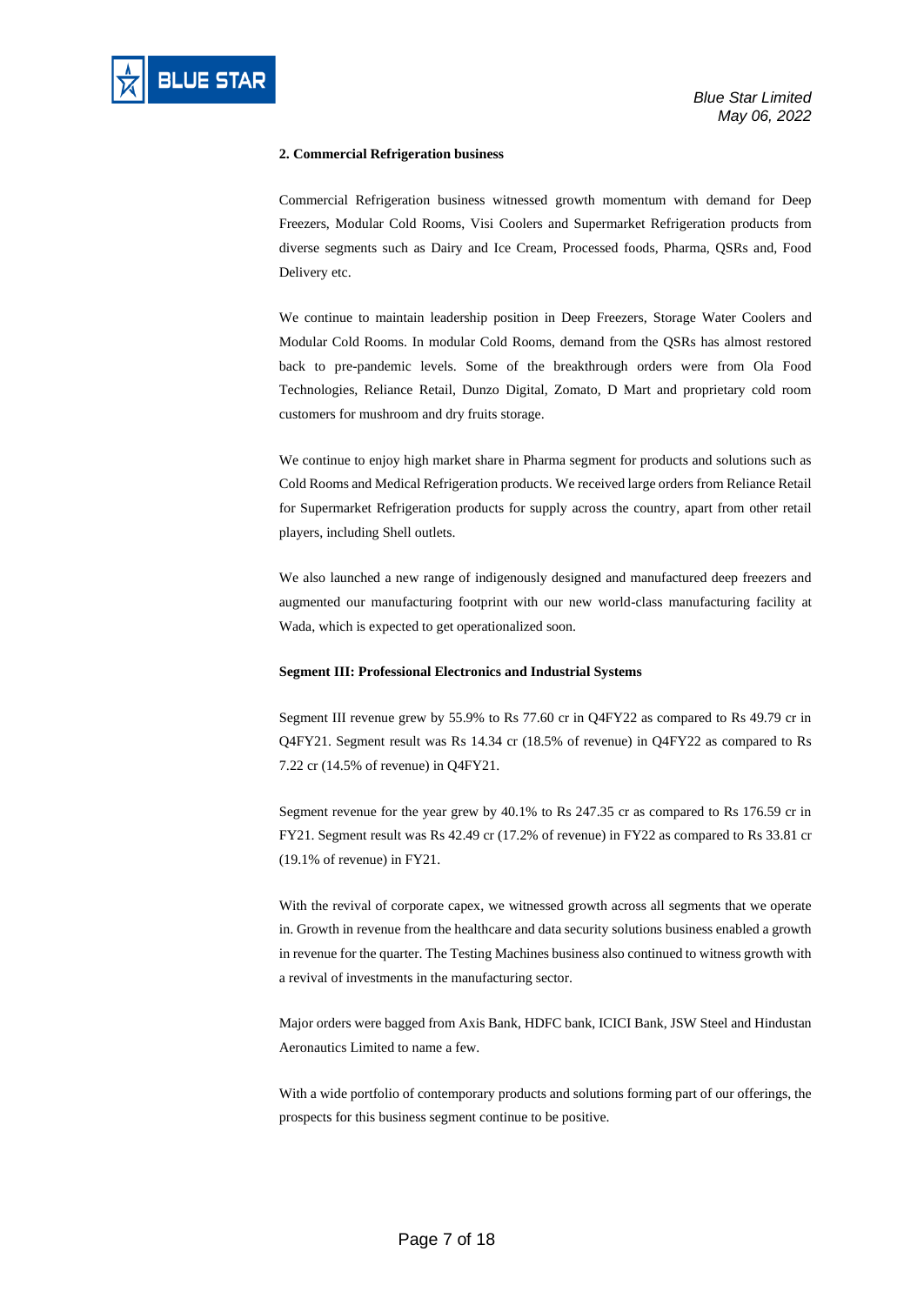

#### **III. BUSINESS OUTLOOK**

Robust demand witnessed throughout the quarter enabled us to end the year on a strong note with healthy growth across all segments. After the washout of two consecutive summers, we expect strong growth in Q1FY23. With ebbing of the pandemic impact, the business and market disruptions have progressively reduced, aiding growth and revival of opportunities. The launch of our new range of products in room air conditioners and commercial refrigeration is expected to significantly aid growth going forward. With the increase in corporate capex and revival of demand from traditional customer segments, prospects for the electro-mechanical projects and commercial air conditioning business are encouraging.

Given the ongoing geopolitical conflict between Russia and Ukraine, input cost pressures and supply chain challenges are expected to persist in the short term. However, we have taken adequate measures to ensure availability of raw materials and components for the ongoing peak selling season. The cost optimization initiatives and prudent working capital management will help us to sustain growth and profitability.

We would like to build on the momentum in Q3FY22 and Q4FY22 into Q1FY23 and the subsequent quarters.

With that ladies and gentlemen, I am done with the opening remarks. I would like to now pass it back to the moderator, who will open the floor to questions. I will try and answer as many questions as I can. To the extent I am unable to, we will get back to you via e-mail.

With that, we are open for questions.

**Moderator:** We will now begin the question-and-answer session. The first question is from the line of Bhoomika Nair from DAM Capital.

**Bhoomika Nair:** I wanted to understand this whole price hike and the cost escalations that we're seeing. You mentioned that in April, we've taken about a 2% to 3% price hike. Now, given the recent events of March, April due to the geopolitical issues, the kind of cost escalations that we're seeing and the freight costs, etc., which are also going up, is this adequate enough to kind of take back our margins to that 8%-plus trajectory and how much more will we need to take? Also, if you can talk about the impact of cost escalation once the BEE ratings kicks in from 1st of July?

**B. Thiagarajan:** As you may recall, we have launched a new range of affordable premium air conditioners, which are reengineered and have achieved a cost reduction. Unwanted features have been removed, given the fact more than 90% of the buyers are first-time buyers, 65% of the buyers are from tier-3, 4, 5 markets, the growth is driven by aspirational middle class and 45% of the sales are financed through consumer finance. These customers are looking for a product which is functionally delivering air conditioning. In addition to managing price escalations, it is also necessary to address these customer segments or the belly of the market to grow our market share from 12% to 15%. Therefore, the entire product range has been rejigged.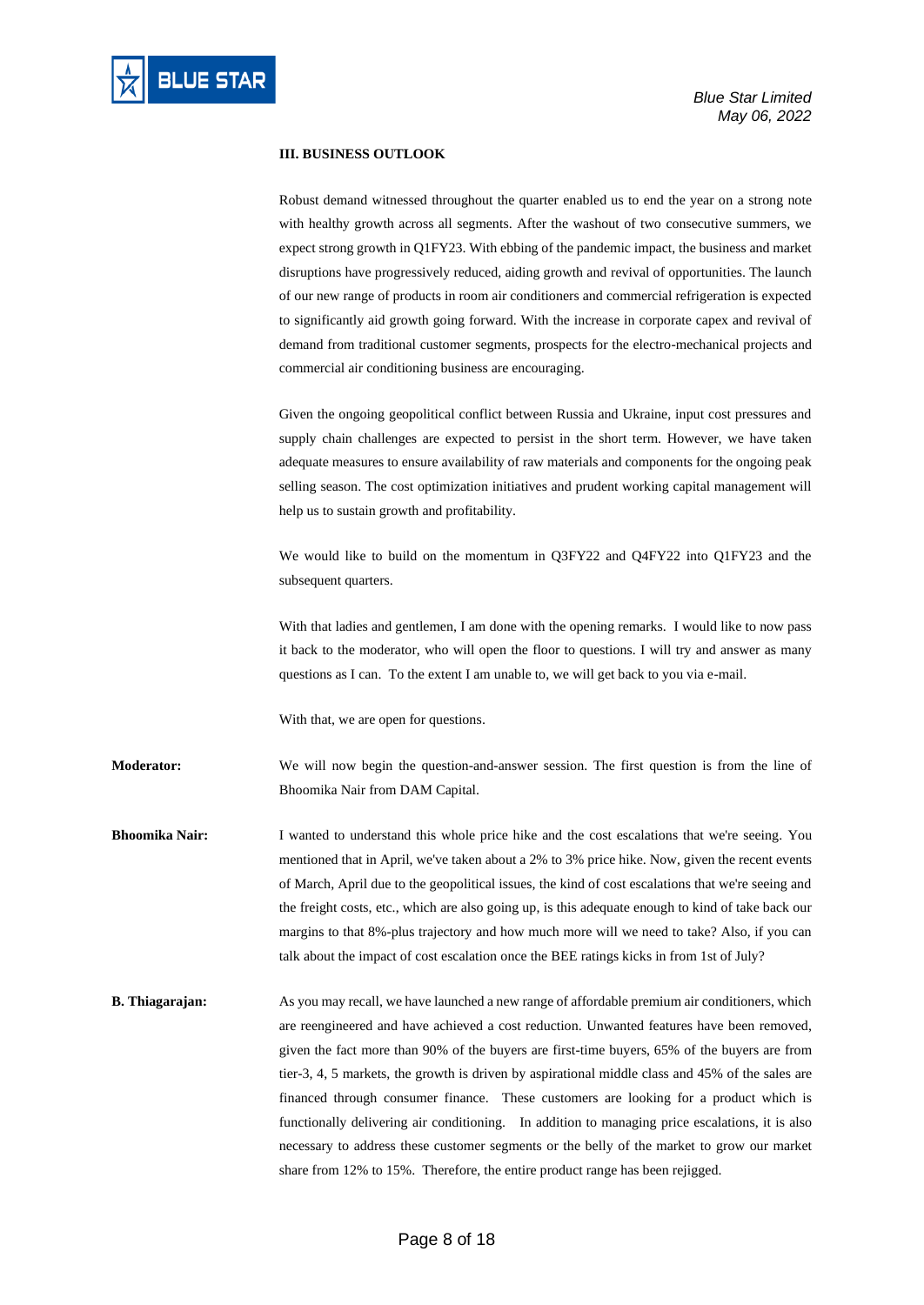There are 22 models currently available which are future ready taking into account the energy label change that will come into effect on 1st July 2022. There are also a set of actions connected with procurement and value chain such as localization, backward integration and alternate vendors. China dependence risk mitigation that is a part of our enterprise risk management framework is also being addressed. There are a few component manufacturers such as compressor manufacturer - GMCC, the global leader who is expected to commence trial production shortly. A component ecosystem is developing in the country very fast, thanks to the PLI Scheme. In all probability, we will commence production at the Sri City facility in Q3 FY'22 which bring down the logistics costs. Presently, incoming raw materials are transported all the way from Nhava Sheva port to Kala Amb in Himachal Pradesh and the finished goods are transported from Kala Amb to all over the country. Southern region constitutes 45% of the sales. This also leads to additional holding of around 10 to 12 days of inventory that is in transit.

Sri City as a location can receive the raw material in Ennore port or Krishnapatnam port which are located at less than 50 kilometers distance from the factory. All the states in South India, Telangana, Andhra Pradesh, Puducherry, Tamil Nadu, Kerala, Karnataka can be served overnight from Sri City. Therefore, there will be substantial cost savings once the Sri City plant commences production. We would like to pass on cost increase to the market to the extent possible, but then have to bear in mind the competitive intensity as well. We will indeed pursue our market share goal of 15% by 2025, which remains unaltered which we may be able to achieve even by FY'24 depending on the market dynamics.

We will continue to look to re-engineer our products to make them affordable for the belly of the market. All possible cost reduction levers will be used and finally, we expect to witness softening of commodity prices later this year. We had earlier expected the cycle to continue for 12 to 18 months but with the inflation control measures being taken, we expect the prices to soften by end of this calendar year.

Taking all these into account, we expect to get back to 8% to 8.5% operating margin this year. Yet another important development is the reduction in advertising expenses. The spend by the industry is almost Rs.100 crores lower than the pre-COVD levels. That is another lever all brands will have, not only Blue Star. Therefore, it should be possible for us to achieve a margin in the range of 8% to 8.5% as against 7% that we have achieved in the quarter ended 31st March 2022. This elaborate answer will help others who may have a similar question.

**Bhoomika Nair:** So, this this improvement in margin will be more back ended. Near term pressure on margins would kind of continue given the cost escalations and these benefits out of Sri City to only be more towards the end of the year?

**B. Thiagarajan:** Given the improvement in margins steadily over Q1, Q2, Q3, Q4 and the new models launched in the month of January and the healthy demand, our estimate is we should be witnessing something improved margin in Q1 itself.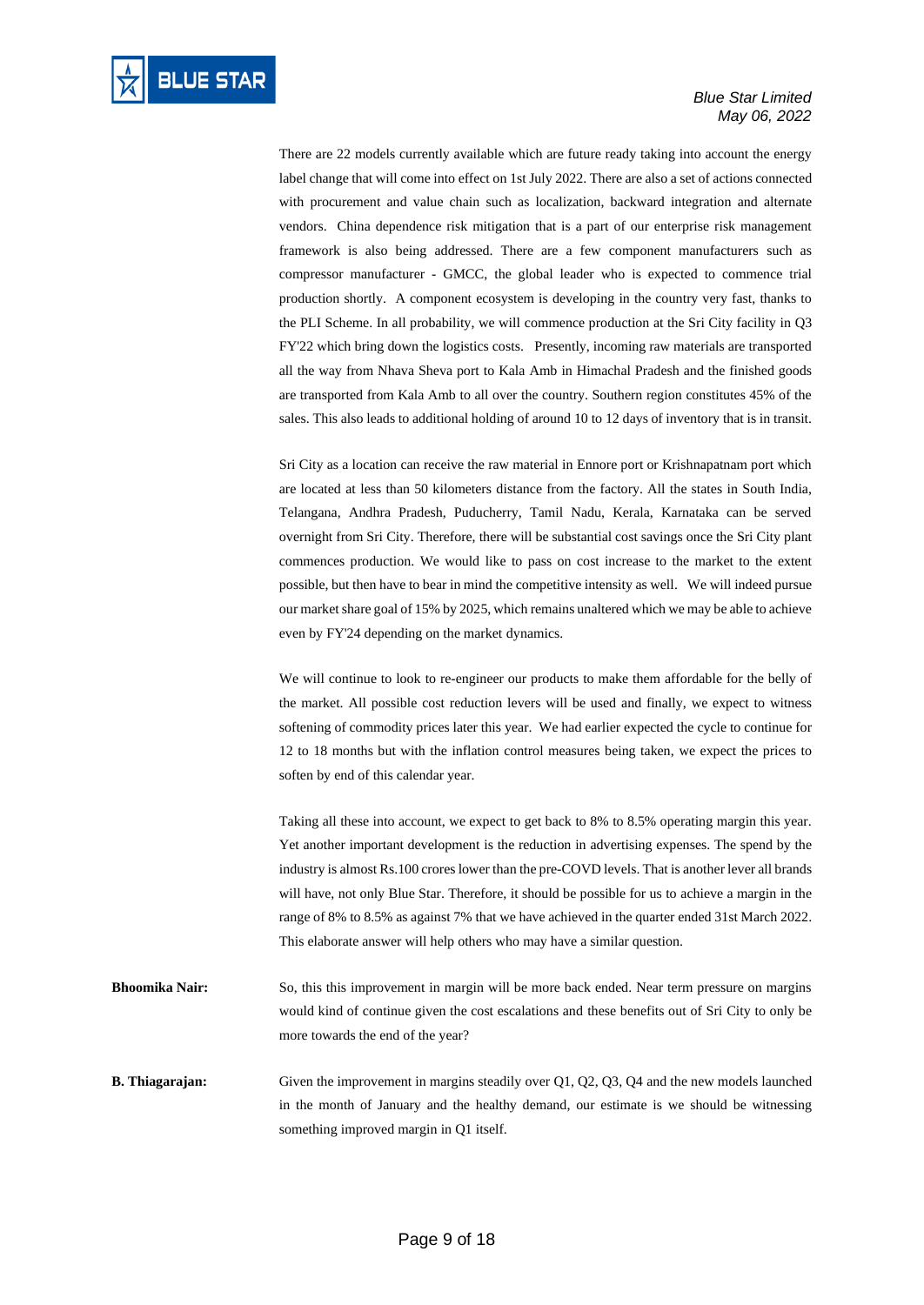

# *Blue Star Limited May 06, 2022*

- **Bhoomika Nair:** You did speak about indigenization and component ecosystem development over the medium term, but more from a very near term perspective, given the supply chain disruption that we're seeing and particularly in China, lockdown, etc., and on the flip side, we have a very strong surge in demand for March & April, would they be shortage of material and inability to kind of supply to the strong demand that comes in by the end of the month or by the end of the season in that sense in June, July?
- **B. Thiagarajan:** We were the first one to talk about shortage of components even before automobile industry. The shortage started in December 2020. There was huge component shortage from December 2020 to March 2021 and in addition the ocean freight had gone up three times. At that time, the automobile industry also didn't speak about shortage of semiconductors which continues even today. There is a challenge. The mitigation measure is advance planning. In other words, inventory holding levels that would have been 45-days have now increased to 90-days. There is a rush to block quantities from the vendors for components like semiconductors, where we have locked till 2024 end. We do not have a problem till July. There is also a prevailing view that market will grow by 50% to 70% this summer. However, we have been maintaining that it will be 20% to 25% market growth over summer 2019, which is April, May, June, July 2019. We have adequate inventory to cater to a 30% growth.

Our expectation is that the market may grow between 20% and 25% and we aim to grow between 25% to 30% over the summer of 2019. There could be a shortage in some SKUs and few locations, but we are adequately stocked till July. We are now planning for August, September but the feedback from the international vendors is by then the logistics bottlenecks should be over. From August, September, quite a few components are going to be available in India as well. Most importantly, compressors should be available and we no longer dependent on imports for drives. Of course chips are required to be imported and I think it should ease out by August, September.

**Moderator:** The next question is from the line of Bhavin Vithlani from SBI Mutual Fund. Please go ahead.

**Bhavin Vithlani:** I have two questions. One is on the commercial refrigeration segment. What was the growth in the segment in the fiscal year gone by and what percentage of the business is the commercial refrigeration? The second question is more on the services part. What is the share of the services in our business? I believe commercial refrigeration and both commercial air conditioning, there will be an element of after-sale services. On a slightly longer period, do you believe that this share of services grows as we see in some of the global multinationals and that kind of adds to the structural improvement in the margins for the company as a whole? So, when we look at some of the global companies likes of Daikin, Johnson Controls, so after-sales services is a significant part of the profitability for these companies, because in room air conditioners after sales is actually not there. But the OEMs like yours only do the after-sales in case of commercial refrigeration and commercial air conditioning. So, is that something that we see structurally going up as your install base rises, and that kind of adds to your profitability on a longer period of time?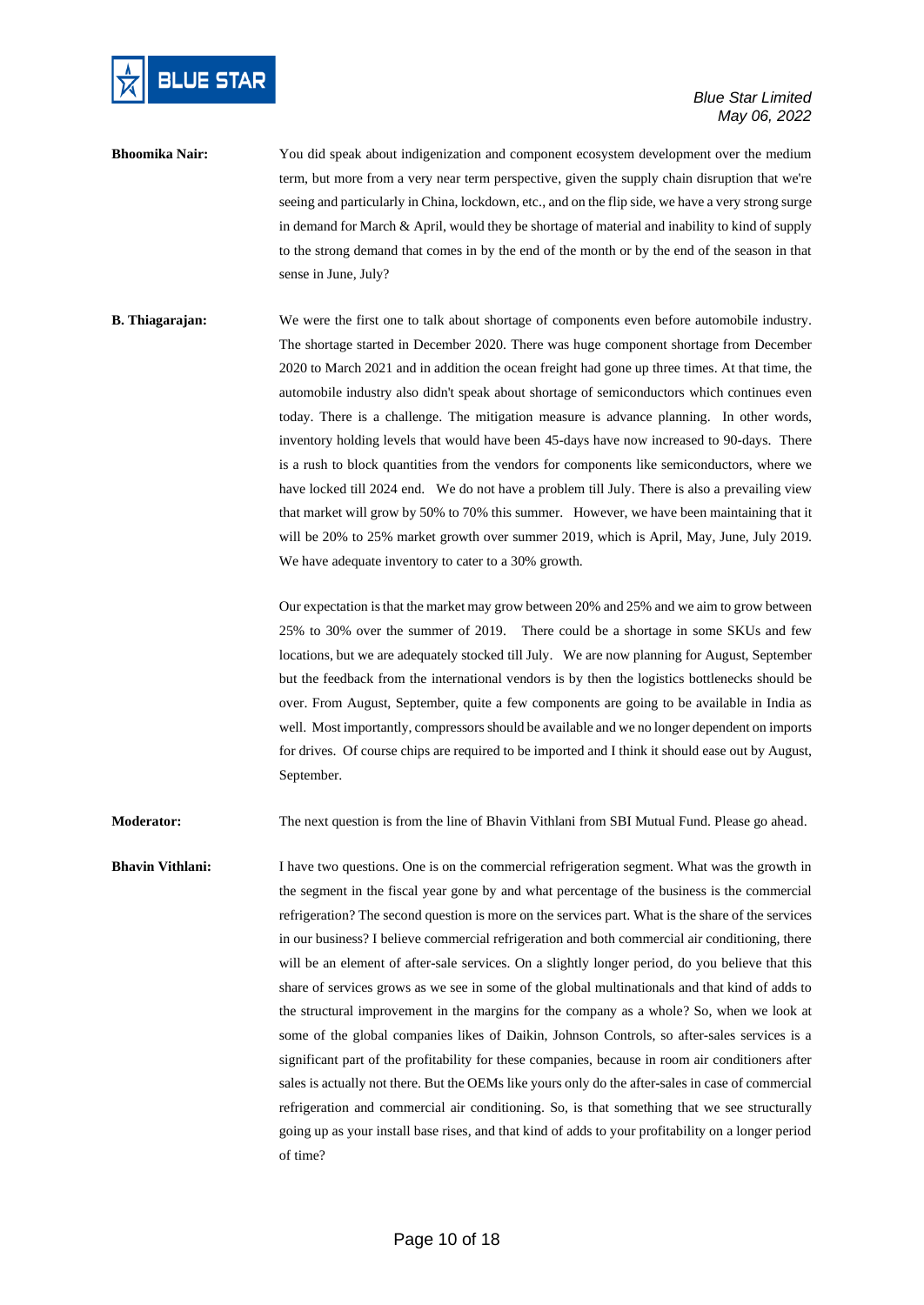

# *Blue Star Limited May 06, 2022*

# **B. Thiagarajan:** There is no public information on the break-up of revenues of Daikin or Johnson, and we won't be able to comment on that. In commercial refrigeration, we are a player with the entire range of products other than transport refrigeration such as water cooler, bottle water dispenser, deep freezers, ripening chambers, cold rooms etc. We do not undertake turnkey projects, which are not sizable, but will require quite a bit of bought out material. Other than that in commercial refrigeration, we are the largest player, holding more than 30% market share in every category. If you look at fast food chains, whether it is Yum! or McDonald's or food delivery platforms like Swiggy, Zomato etc. everyone will be our customers. We will hold close to 40% market share in Ice Creams segment, whether it is for modular cold room or deep freezers. However, the market size in India for the commercial refrigeration products is very small. It will continue to grow and one day it should be as large as room air conditioner growing at a CAGR of close to 20%. Coming into commercial air conditioning, we are no.1 in ducted air conditioning and ducted inverters. We are no. 2 in VRF. And there is the chillers product range which has presence of multinationals and we are no.2 in that category as well. Service revenue comes even room air conditioners because we are a large institutional player, perhaps we may be the largest institutional player for room air conditioners like ATM or offices, quite a few national accounts buy our split air conditioners. Service revenue will however be predominantly from commercial air conditioning systems. As the volume grows, the AMC revenue grows. It is profitable but it would be a selective disclosure to disclose the revenue or the profitability from service. In addition to annual maintenance contracts, we sell spare parts and also undertake revamp, retrofit and replacement. So, it is an integrated model which commercial air conditioning or commercial refrigeration business pursues.

- **Bhavin Vithlani:** Just a follow up on this, more qualitatively, is the profitability higher than the profitability of the original equipment sales? Is the services margins much higher than the new products?
- **B. Thiagarajan:** At the gross margin level both should be same but then in the product manufacturing you have the CAPEX invested. Service it is not a highly capital-intensive activity. Therefore, the operating margins will be relatively higher for service.

**Moderator:** The next question is from the line of Ankur Sharma from HDFC Standard Life Insurance. .

**Ankur Sharma:** Two questions. One, if you could talk about the competitive landscape on the room AC side, any significant changes that you want to highlight, any players getting aggressive and all? Also to kind of connected with the import ban on with gas compressors, so, has that led to any of the Japanese brands losing share or have they kind of managed to now start assembly in India, consolidation is what I mean?

**B. Thiagarajan:** The competitive landscape is not going to change as all the players including multinationals who are present continue to be active players. It is also driven by the penetration levels which are expected to reach 10% in three years from the current level of 6%. Therefore, all players would be aggressively pursuing this opportunity. Another aspect is the expected doubling of manufacturing capacity in the next three years' time, thanks to the PLI Scheme. Incentives under the PLI scheme works not only based on the investment but also on the incremental sale over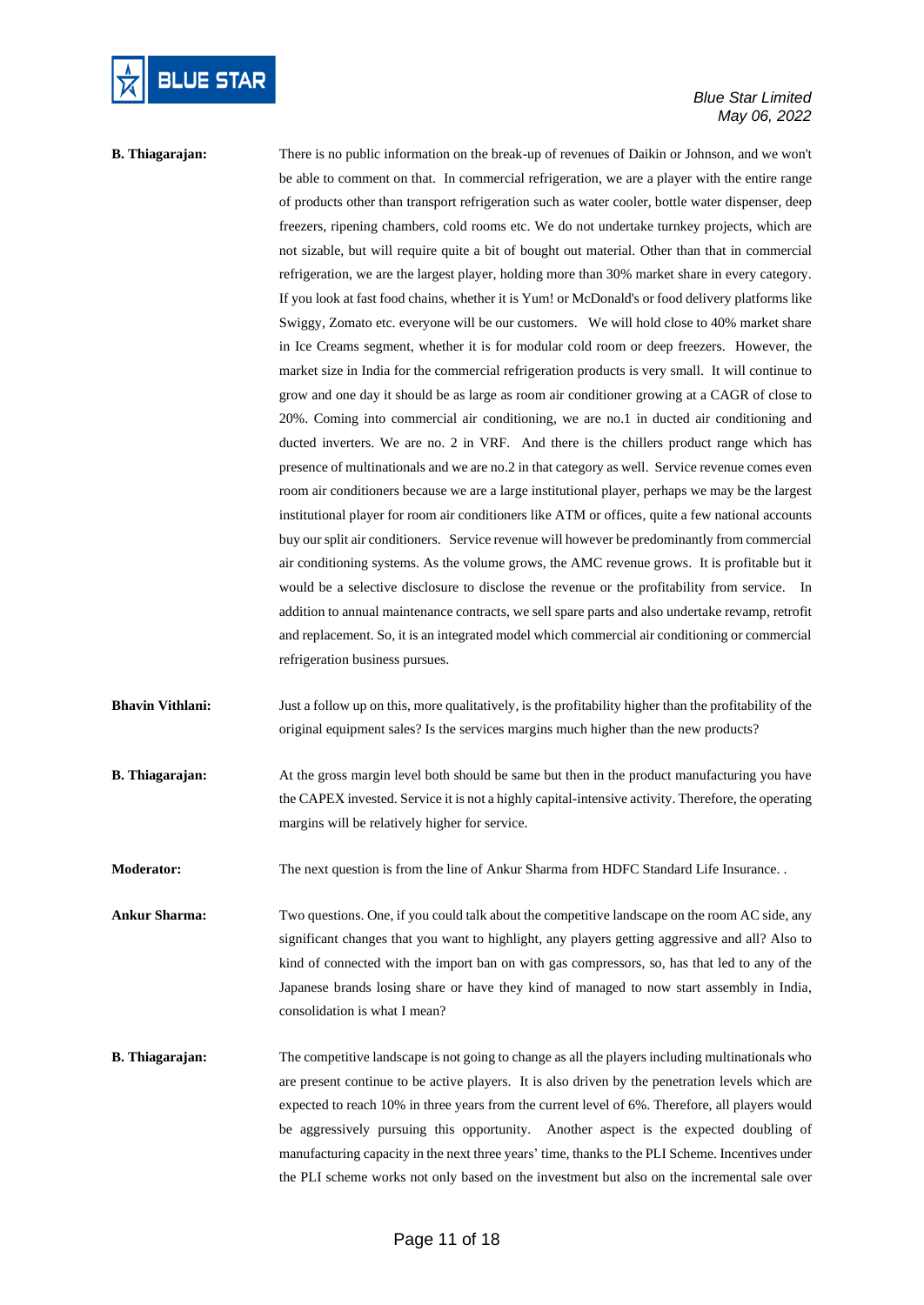FY'21. Therefore, if someone invests in the PLI scheme, they won't earn the incentive unless and until there is an incremental sale over FY'21 6% of which is the incentive under the PLI scheme. All these would increase competitive intensity.

Whatever is earned as incentive is also expected to be passed on the customers by way of discounts and may not add to the bottom line. However, it would help build scale leading to a competitive ecosystem. The combination of this will result in higher margins, as had happened across the globe. For such a huge country like India, a market size of Rs 15,000 crores is very surprising, but good days are here, for next five years, it will be a golden period for room air conditioners, it will grow exponentially because of these factors. With this competitive ecosystem in place and the rising temperatures, people want to mitigate the summer by installing air conditioners. The tier 3, 4, 5 markets are ready to consume these products. Therefore, there will be accelerated growth.

Coming to competition, the Indian players, including Blue Star blossomed when liberalisation took place. If liberalization would not have taken place, and the Korean, Japanese players would not have come in, it will not be the Indian companies which would have been shining. All of us began to grow, invested in R&D and manufacturing and the results are visible now. The Indian players are doing well despite the multinational competition. Therefore, in a high growth period, intense competition, it will benefit companies like Blue Star. There are no challenges whatsoever with legislations such as import on gas compressors as people are ready to manufacture here. The manufacturing hesitancy was basically because of two reasons. The first being scale and the second is the energy label changes. Everyone will have to develop a new product for a new energy label, even if outsourced from a vendor in China. However, now with the development of an Indian component ecosystem, large number of units will be manufactured in India We will be able to compete as far as Blue Star is concerned whether it is a product, pricing, promotion, distribution. We may not fall short of anyone else and where there is a gap, we are already acting and investing in.

- **Ankur Sharma:** On the overall industry growth in volumes for the current fiscal, any number you want to put there versus I think 2019 was the peak volume, I think last time around, so where do you think this year the turnout to be?
- **B. Thiagarajan:** Right from February, we have been saying that the market should grow between 20% and 25% during the summer season, and our target is to grow between 25% to 30%. When the summer were intense, there have been reports that it will grow by 50%, 70%, so on and so forth. But at that kind of growth, material will not be available and there may be also be some correction driven by the rising interest rate. Therefore, growth in the range of 25% to 30% is more realistic.

**Moderator:** The next question is from the line of Renjith Sivaram from Mahindra Manulife Mutual Fund.

**Renjith Sivaram:** One thing I see that the trade receivables have increased by close to Rs.400 crores and inventories have increased closer to Rs.260 crores. So, is that the timing issue, or you said some conscious decision on the inventories, at least given the summer?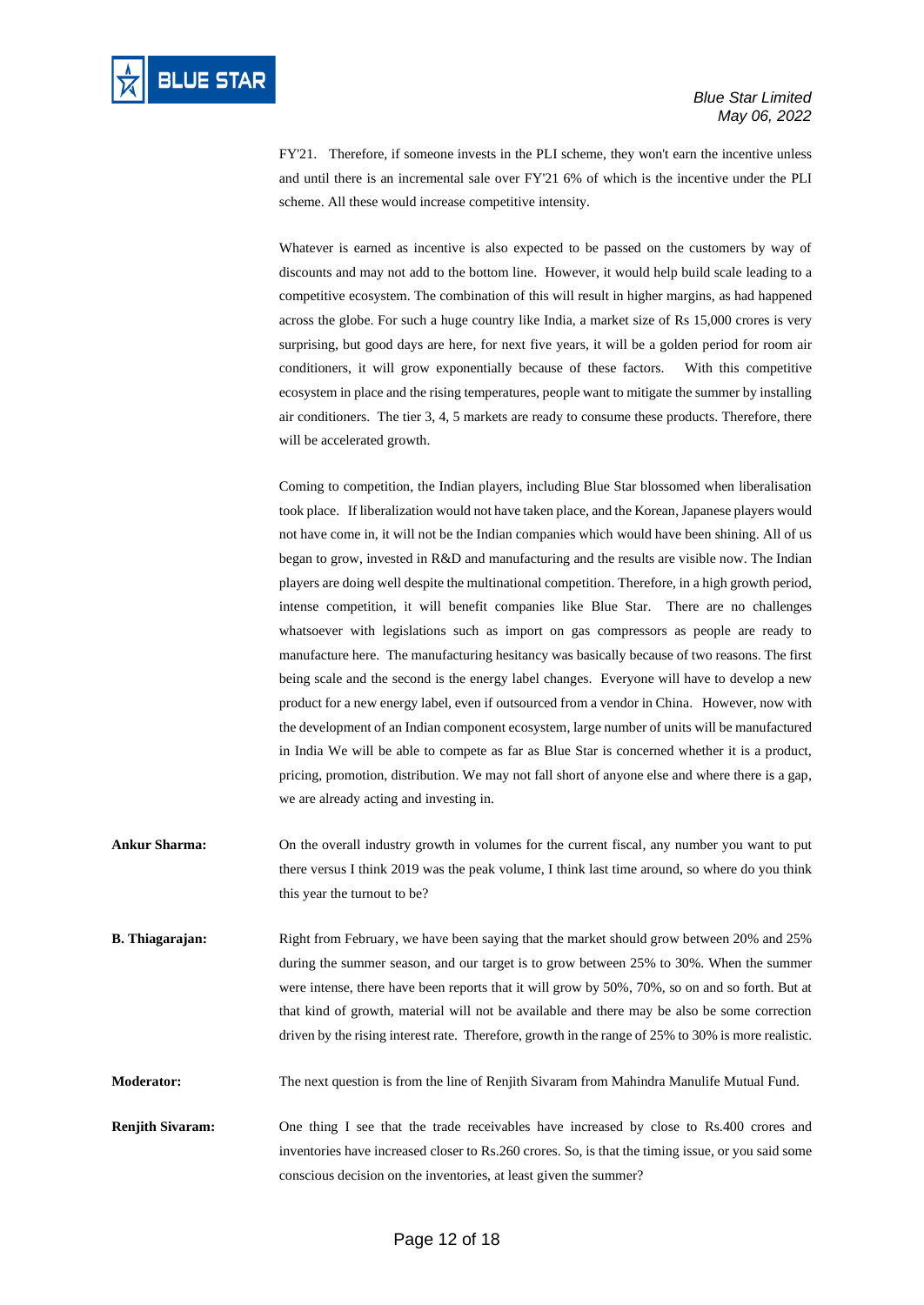

**Neeraj Basur:** It's all linked to the scale change that happened in FY'22. Our revenue growth, specifically in Q4, is close to 40% and obviously, that results in higher billing, and some of that billing will be reflected in receivables. It's all normal, nothing to be worried about, it is all fine and collectable. As far as inventory is concerned, there are two reasons. We have consciously taken a call to advance procurement of some long lead time raw material components, because we wanted to make sure our Q1 production runs normally and also to support the scale growth that's expected in the next financial year. Therefore, it's all absolutely normal and we are continuing to look at very healthy operating cash flow, as you heard us speak about it in the beginning as well.

**Moderator:** The next question is from the line of Anupam Gupta from IIFL Capital.

- **Anupam Gupta:** You gave a pretty detailed picture on the portfolio, the changes which you're doing. So, can you give a similar picture on the distribution side? I think last year, you were at close to about 7,000 retail points, and you have talked about higher focus on the north, and also on the tier 3, 4, 5 markets. So, just give us a more color on how the distribution is being focused for driving this growth?
- **B. Thiagarajan:** There has been a systemic change that has been happening. While we were worried about two summer seasons are lost, so on and so forth, what has been happening is the growth in ecommerce channel. Today, around 17% of the sales takes place through that channel and in the summer season, it may go up to 20%. Sales through e-commerce platform is driven by pricing and for the past couple of years, our share in e-commerce is coming closer to the share of the industry itself. There are also modern retailers or the power retailers who are having multiple stores and their behavior will be similar to that of the e-commerce channel. There are dedicated teams to handle these channels in terms of product, prices, service standards, profitability, so on and so forth.

As far as the North Indian market is concerned it is highly price-sensitive and geographically well spread. For instance, cities like Moradabad will be very significant markets and they will continue to grow. We do have the estimate of a town wise market and what our share should be and within that counter-wise sales. Now, it will not be a retailer directly, it will be a distributor, which means one distributor handling some 600, 700 sub-dealers and we are correcting that part of it. Right now, it is not about the outlet numbers. Appointing a dealer is the easiest of the job, for the simple reason, he is going to ask you for certain commission structure and quite a few dealers will be asking you for a display unit, quite a few dealers will be also charging for the space and quite a few dealers will ask for in-shop demonstrator. So, when you walk into a store, the in-shop demonstrators are all placed in most stores by the brands. Therefore, rather than appointing a dealer the key factor is to identify the potential counters where our share is low and to bring it up in line with all India share.

This is the process that we are on. We have achieved significant success from Q3 onwards. Q3, Q4, our numbers are good because of the corrections that have taken place in the north Indian market. And this exercise will continue through summer and beyond. Our process is well defined there and there is no concern with regard to that. The connected aspect is having got a dealer,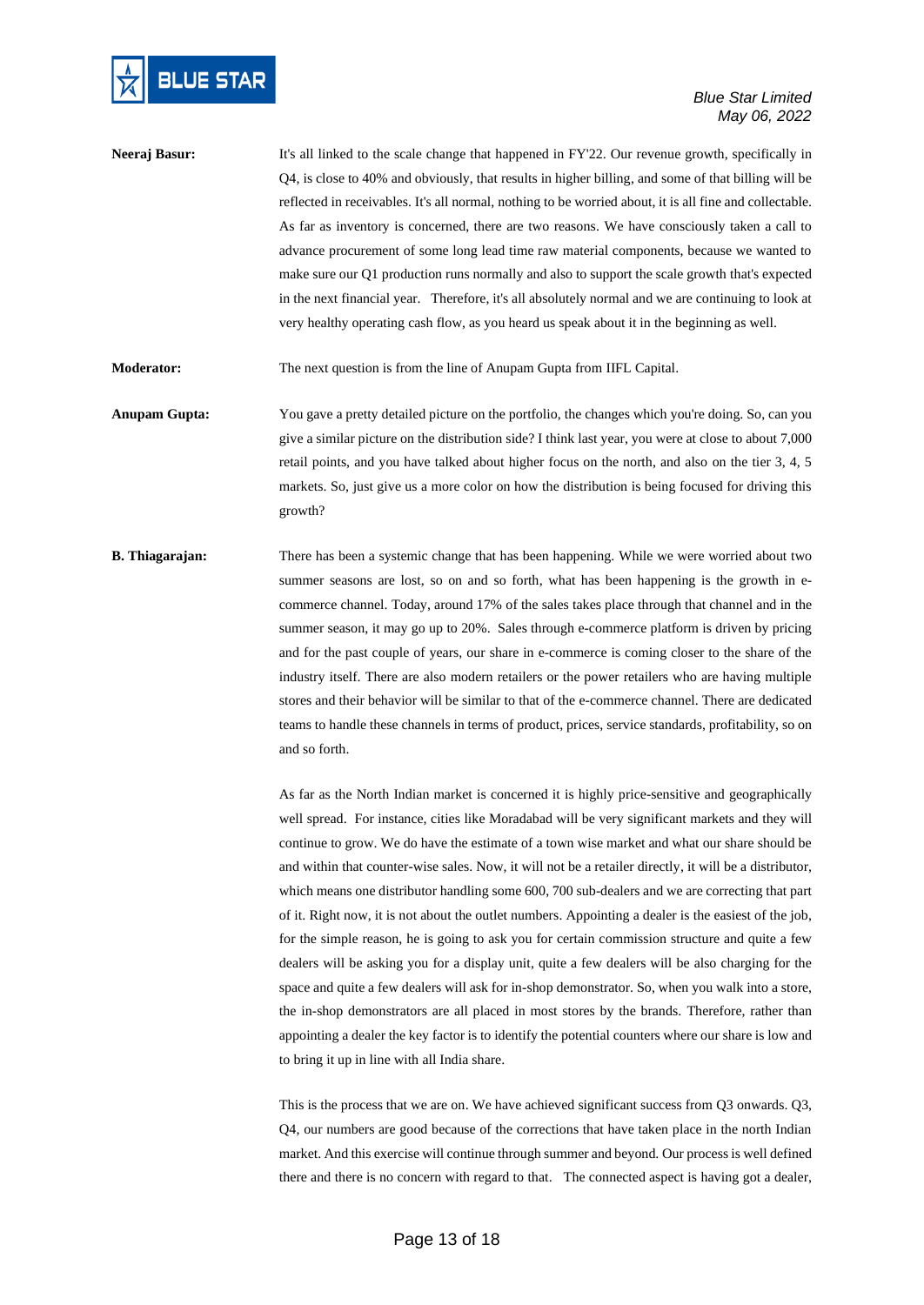

the product and a strategy to reach that market share pull for the brand is also important. It is for that reason why a company like Blue Star with close to eight decades of existence, seen as an engineering company, we are ensuring that our connect with the consumer for room air conditioners is perfect. That is why Virat Kohli was brought in and he will continue to be our brand ambassador. In terms of media, we have been advertising in vernacular dailies for the past couple of years and to our surprise, digital consumption is also high in tier 3, 4, 5 towns. Therefore, a significant amount of our advertising is in digital mediums and it is close to 30% of our advertising spend this summer.

**Moderator:** The next question is from the line of Sandeep Tulsiyan from JM Financial.

**Sandeep Tulsiyan:** My first question is pertaining to the order inflows. We have reported a very strong growth in inflows as well as execution in the current quarter. So, if you could give more color, where are these orders coming in from, are there any large orders which got concentrated in the fourth quarter or is it many number of small orders which are driving this growth? Also if you could give the market share in each of the categories, the ducted, VRF as well as chillers, where we are?

**B. Thiagarajan:** The carried forward order book is Rs.3253 crores as of 31st March 2022, roughly around 10% higher than 31st March 2021. Order inflow has been uniform throughout the quarter. Our segment 1 it is not seasonal in nature and the orders keep flowing regularly. In terms of the execution, the Q4 may be much bigger quarter compared with the other quarters. Orders from is the manufacturing sector are driven by capacity expansion which in turn is driven by PLI for quite a few sectors, including mobile phones, so on and so forth. In the automobile sector, specifically electric vehicles, say for example, MEP for the Ola factory has been executed by us. Therefore, the first segment that is driving growth isthe manufacturing, followed by data centers. We are a leading player there. The third one is connected with the offices segment itself, specifically IT. At some point of a time in 2020 we shared with you, we are worried that the world has changed and whether people will go back to office, so on and so forth. Slowly, IT itself is consuming a lot of office space. So, it has come back. Then you have the infra segment such as airports, metro railways and the water MEP projects.

> As far as package air conditioning and VRF, there was initially a lull, but again here manufacturing is driving growth. Secondly sectors such as small hotel, small offices, many healthcare, 50-bed hospital, 100 bed hospital, are also driving growth. Sectors such as marriage halls or educational institutions may take a little longer but will eventually come back.

> Geographically, the tier 3, 4 towns are doing extremely well. In dealer awards, you will see, it is not a Mumbai dealer who is number one, but a Belgaum dealer will be number one or an Aurangabad dealer. Those cities are beginning to consume, the shop, showroom, boutiques, etc. Now go to the market share part of your question, in the MEP part of it, the market is very huge, we are selective, we are interested in doing the job where the cash flows are good and it is profitable. We are not running after market share. Even in an infra project like airport or metro, you may be ending up being a L1 in order to grow your market share. We can scale up but we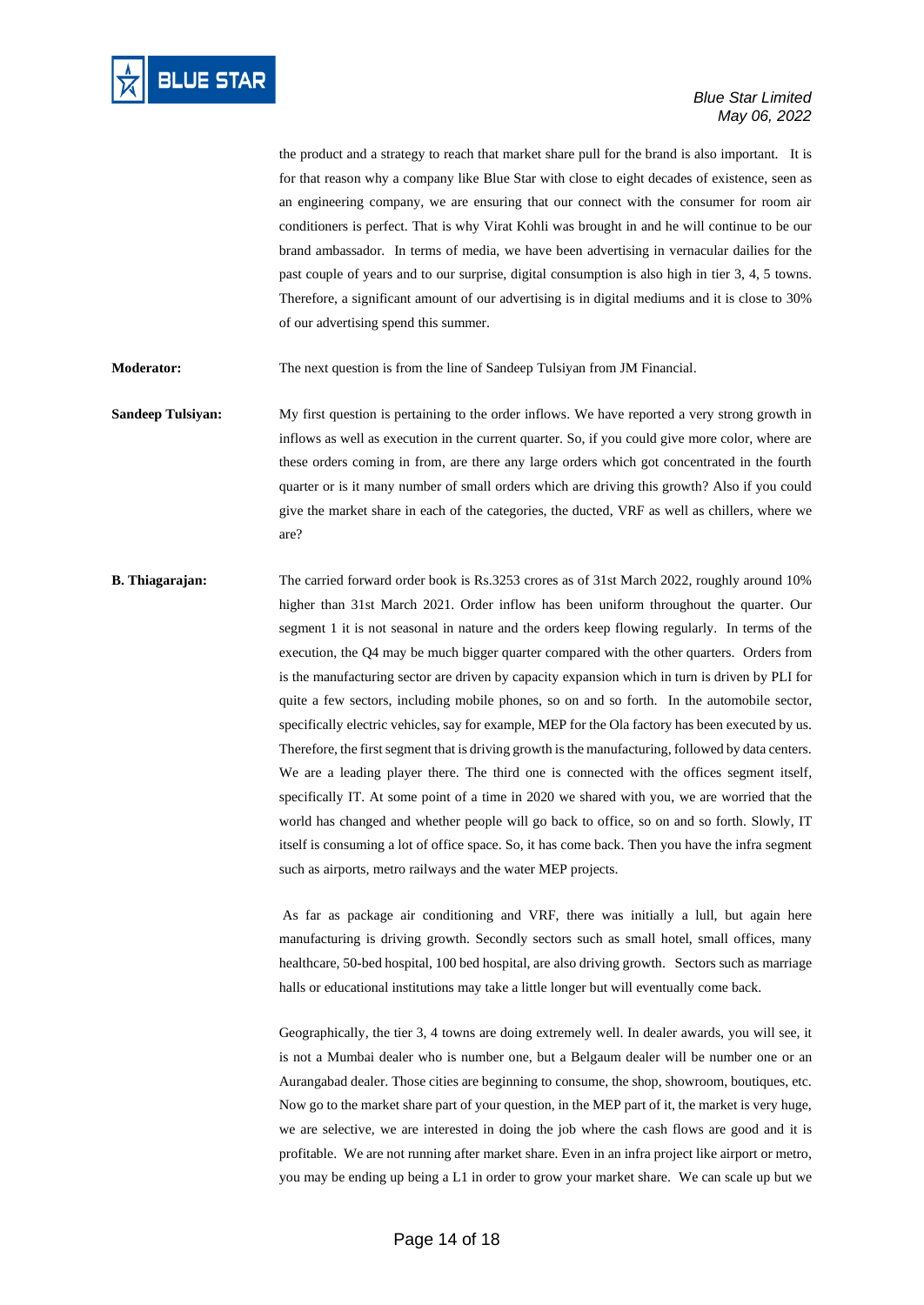

will be measured there because we want to improve the margin there, we want to have a clean balance sheet, that is our goal there. But still, it will grow at 25% CAGR because there is a shortage of MEP contractors. The market share for chillers should be close to 18%. In case of VRF, we will be close to between 20% and 22%. In VRF, we are not playing in the residential tower segment, which are large buildings which are equipped with the VRF system. We go very cautiously there, because these residential towers get concluded as jobs get extended and the occupants will have to come in to accept your product and it is a different ball game altogether. So, therefore, even without that residential segment, we will be having 22% market share. In chiller, we are no.2. It is pertinent to note that as an Indian player against multinationals, we are no.2. In inverter ducted or the ducted, which are consumed largely by shops, showroom, boutiques, we are no.1.

**Moderator:** The next question is from the line of Ravi Swaminathan from Spark Capital.

**Ravi Swaminathan:** My first question is with respect to the cooling product segment, the breakup between air conditioners and non-air conditioners revenue and what kind of revenue growth do you expect in the entire cooling products segment for FY'23?

- **B. Thiagarajan:** If we were to give a breakup, that will be a selective disclosure. All we can say is substantial part is room air conditioners because refrigeration market is very negligible. We do not operate in the transport refrigeration. The addressable market therefore will be Rs 4,000 crores and the Rs 16,000 crores is the market for the room air conditioner in a normal year. In the COVID impacted year, it may be Rs 12,500 to Rs 13,000 crores. Our ambition is to grow that segment by at least 25% and going by what is happening in the summer, it should be possible for the entire segment for FY'23.
- **Ravi Swaminathan:** With respect to the margins in the MEP business, it has been quite healthy at 6% Are you confident of maintaining such kind of margins vis-à-vis earlier we used to clock 4.5%-5% margins?
- **B. Thiagarajan:** I think so. What we have delivered, it should be possible to sustain and even improve upon because the construction cycle is on.
- **Moderator:** The next question is from the line of Naval Seth from Emkay Global.
- Naval Seth: Can you elaborate on the 47% growth in RAC, how various regions would have done like east, west, north, south because south as per our checks suggested was quite kind of weak in March but picked up in April, so, how things have panned out in Q4?
- **B. Thiagarajan:** We do not see any difference at all. You're comparing the growth with the COVID impacted year and in the COVID impacted year, you know the different locations had different lockdown restrictions, some states allowed retail trade while some other states allowed e-commerce etc. Therefore, region-wise comparison of growth with last year may not be apt. Currently, the growth is significant in double digits in every location including very large markets like Chennai,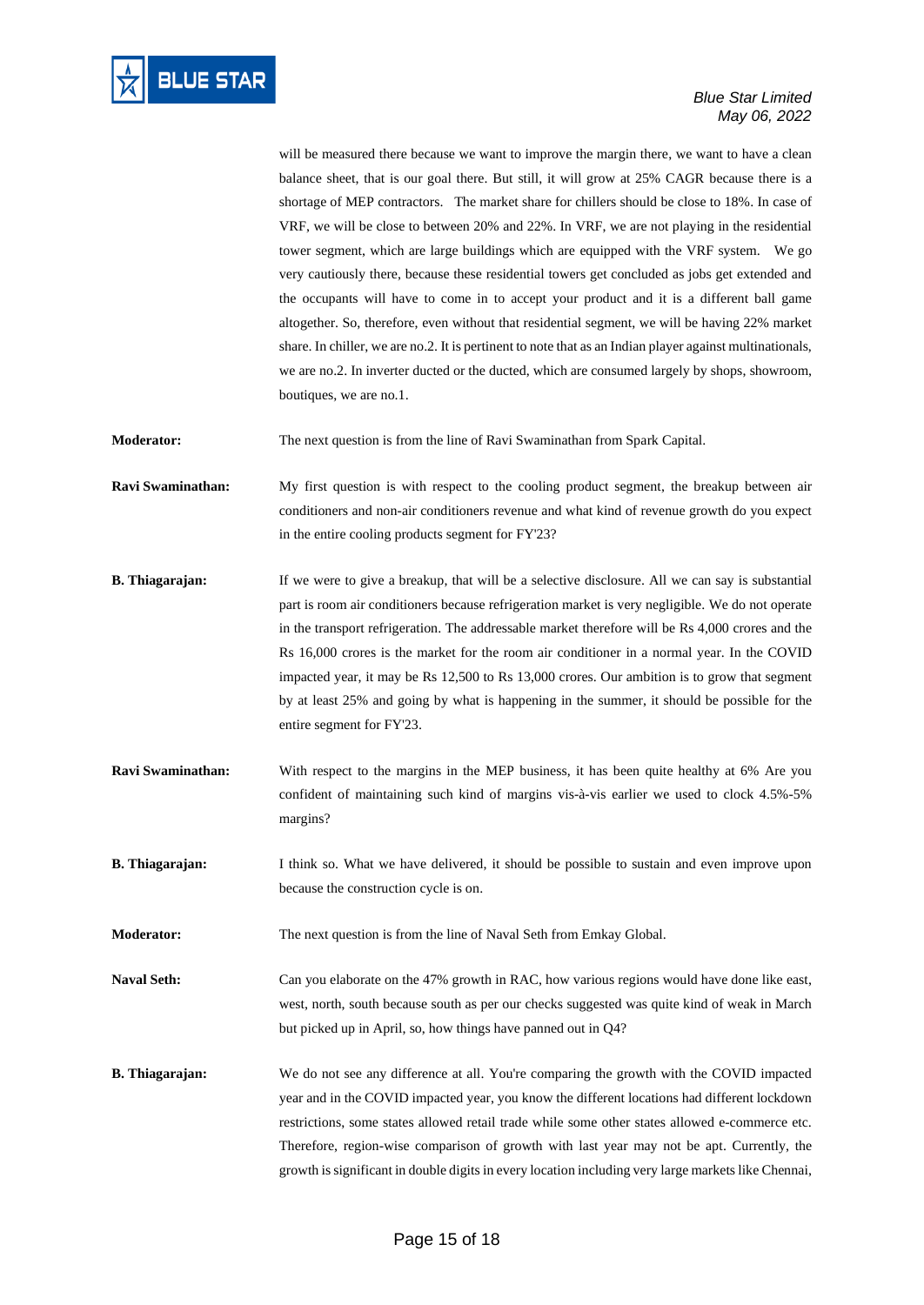

Tamil Nadu, Andhra Pradesh, Maharashtra, Gujarat, entire NCR and Punjab. East maybe relatively lower growth. In UP, it is about building our market share. Every location here is competing with each other and all of them are doing well.

**Moderator:** The next question is from the line of Praveen Sahay from Edelweiss Financial.

**Praveen Sahay:** Is there any down trading happening in the market and how is the inventory level in the market right now?

**B. Thiagarajan:** At Bluestar, we do not have any inventory problem, at least we do not foresee that till June. We hear from the dealers is there are shortages in quite a few markets.

**Moderator:** The next question is from the line of Sujit Jain from ASK Investment Managers.

**Sujit Jain:** So, just wanted to check the 10% to 11% price increase you would have taken for room ACs for FY'22. Was it sufficient for the RM inflation, and if that was not sufficient, to what extent, it was not sufficient?

**B. Thiagarajan:** Our operating margin has come down from 7.9% to 7%. The decrease in the operating margin was lower due to improvement in the leverage relating to the operating costs. In other words, if we had increased the prices by something like 14.5%, we would have maintained the margin. We have taken a price increase in April which should help improve the margin. In taking price increase, we are not dictated by anyone at all and we have been doing it from right from January that's 2021 whenever required.

**Sujit Jain:** After April price increase, now, you're fully covered for the price inflation in the raw materials?

**B. Thiagarajan:** We are sure up to the summer. We are not sure about July, August and September. If the sales are very high, and we run out of the inventory, we may have to do some quick purchases in which case we may have to review the prices by June first week itself. If the market growth is around 25% and we grow by 30%, our next price revision will be reviewed in the first week of July based on the raw material prices prevailing. If the commodity prices come down due to this inflation containment measures, we will be a brand to go ahead and even reduce the prices if required. In addition to July, August, September, that decision will cover the festival season as well. With the interest rate hike, the EMI is going to go up or the consumer finance related buyout expenses will also go up. In summary if the market continues to explode and we run out of material by the first week of June, we will take a call on price revision depending on how we are going to mobilize this material.

**Moderator:** The next question is from the line of Vishal Biraia from Max Life Insurance.

**Vishal Biraia:** In the new plant at Wada that we plan to commission specifically for commercial refrigeration, what could be the increase in localization that you will see and how does this compared to our peers in commercial refs specifically?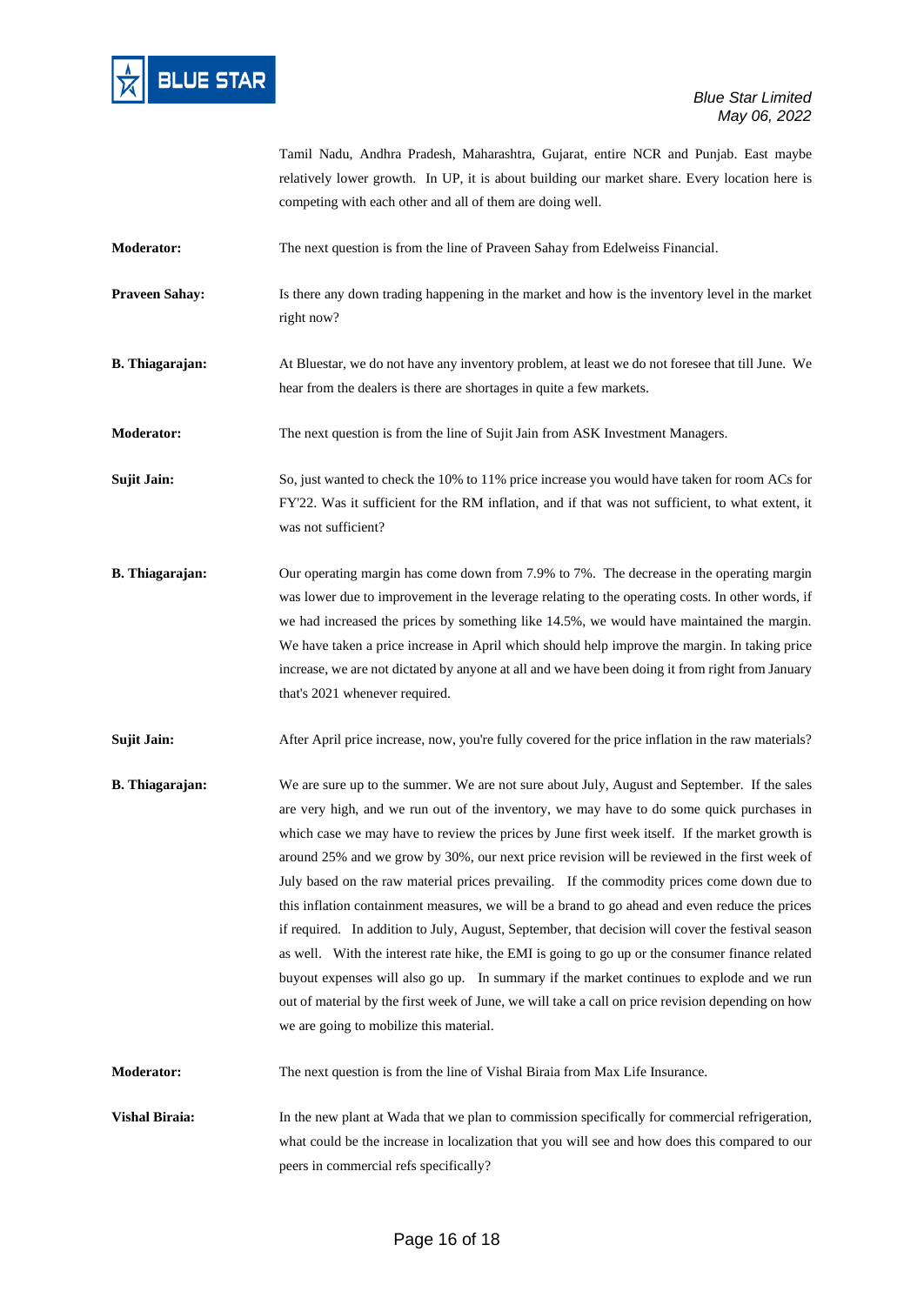

# **B. Thiagarajan:** We had a factory in Ahmedabad which manufactured only 400 litre and 500 litre deep freezers. There are also deep freezers of other capacities such as the 300 litre, 250 litre, 100 litre and the 75 litre. Deep freezers are used predominantly for ice cream distribution. When the ice cream penetration goes to smaller towns, smaller retailers, the OEMs will appoint the retailers and those kirana shops are going to be selling with a deep freezer that will occupy a space. Over the years, the skew is towards 300 litre, 200 litre, 100 litre because in tier 4, the retailers' consumption will be lower, So, the demand for lower capacity deep freezers have been growing. And this was manufactured for us in China by two to three OEMs. But in line with our Enterprise Risk Management framework, we wanted to derisk dependency on China. The work has been going on for the past three years. As per that we decided to go and do 300 litre this year, 200 litre next year. In the meanwhile, even 400 -500 litre, Ahmedabad plant has reached its full capacity this summer. With great difficulty, we are managing the Ahmedabad plant now. So, therefore, Wada factory is coming up for expanding 400,-500 litre and 300 litre is fully indigenized this year, we are stopping the imports, and later on, the next summer season 250 litre, then later on 100 litre There is a phased program. This is the reason for setting up this factory. So, therefore, it is to do with the capacity expansion indigenization. Now you asked a question to what extent it is backward integrated. It is only the compressors that are imported. All other components such as puf insulation, sheet metal, condensers etc. are available in India. It is only the compressor which is not manufactured in the country and I don't think it will be manufactured. That will continue to be import dependent.

**Vishal Biraia:** When you compare us to some of the peers that we have in commercial refrigeration, where would we stand in terms of import content and localization? Also, in terms of margins, could you elaborate a bit on as to how do you see this high growth sector? So, basically, this leverage we are playing out because of the high growth and we are working currently?

**B. Thiagarajan:** We are addressing a Rs.4,000 crores market that is highly fragmented. There are deep freezer players. There may be cold room players, but they may not be doing the ripening refrigeration, for example, and there are regional players which will not be preferred by large national accounts, say, for example, brands like Amul, Mother Dairy, Yum!, Swiggy these are all large national customers and like Reliance Retail for example is a very major customer for us. So, therefore, it is highly fragmented. You have numerous local players. This can be compared to 1990 air conditioner market. It will change because from 1st January 2023 there is an energy labeling that is coming for deep freezer. At that point of time, there could be some kind of consolidation. In deep freezers and modular cold rooms, we will be number one. In other applications such as fruit, vegetable, flower, floriculture, agriculture, sericulture, including silk etc., we will be the only player dominating in that segment. The market size is still not significant enough. In the next, five years' time, commercial refrigeration could be a very big game changer for Blue Star. That's why we continue to invest in manufacturing and R&D. In terms of profitability, commercial refrigeration business is more profitable than room air conditioners.

**Moderator:** Ladies and gentlemen, due to time constraints, that was the last question for today.